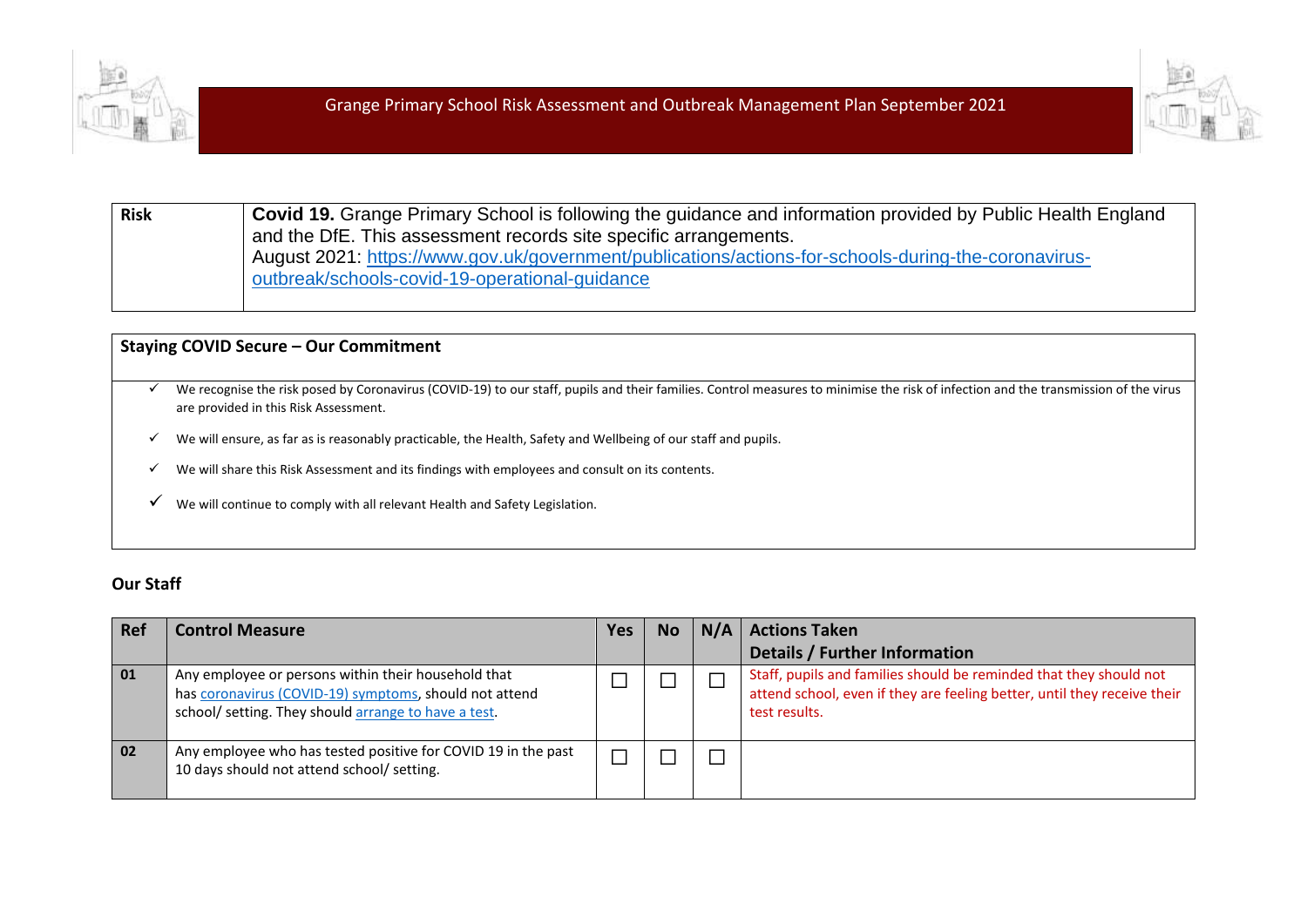| 03 | Any employee who develops COVID-19 symptoms during the<br>school day should be sent home as soon as possible and<br>should arrange to have a test.                                                                                                                                             |  | Staff, pupils and families should be reminded that they should not<br>attend school, even if they are feeling better, until they receive their<br>test results. |
|----|------------------------------------------------------------------------------------------------------------------------------------------------------------------------------------------------------------------------------------------------------------------------------------------------|--|-----------------------------------------------------------------------------------------------------------------------------------------------------------------|
| 04 | An individual risk assessment will be completed for all staff that<br>have characteristics that increase their potential risk from<br>coronavirus (COVID-19), as set out in the COVID-19: review of<br>disparities in risks and outcomes report.<br>CEV staff are no longer advised to shield. |  | All staff individual risk assessments should be reviewed and updated<br>regularly.<br>Staff that have been double vaccinated must inform KE                     |

## **Our Pupils**

| <b>Ref</b> | <b>Control Measure</b>                                                                                                                                        | Yes | <b>No</b>                   | N/A | <b>Actions Taken</b><br><b>Details / Further Information</b> |
|------------|---------------------------------------------------------------------------------------------------------------------------------------------------------------|-----|-----------------------------|-----|--------------------------------------------------------------|
| 05         | Any pupil or persons within their household has coronavirus<br>(COVID-19) symptoms, should not attend school/ setting. They<br>should arrange to have a test. |     |                             |     |                                                              |
| 06         | Any pupil who has tested positive for COVID 19 in the past 10<br>days should not attend school/ setting.                                                      |     |                             |     |                                                              |
| 07         | Any pupil who develops COVID-19 symptoms during the school<br>day should be sent home as soon as possible and should arrange<br>to have a test                | Π   |                             |     |                                                              |
| 08         | Remote/distance learning contingency arrangements for all<br>pupils should be maintained in line with any local Covid-19<br>outbreak.                         |     | $\mathcal{L}_{\mathcal{A}}$ |     |                                                              |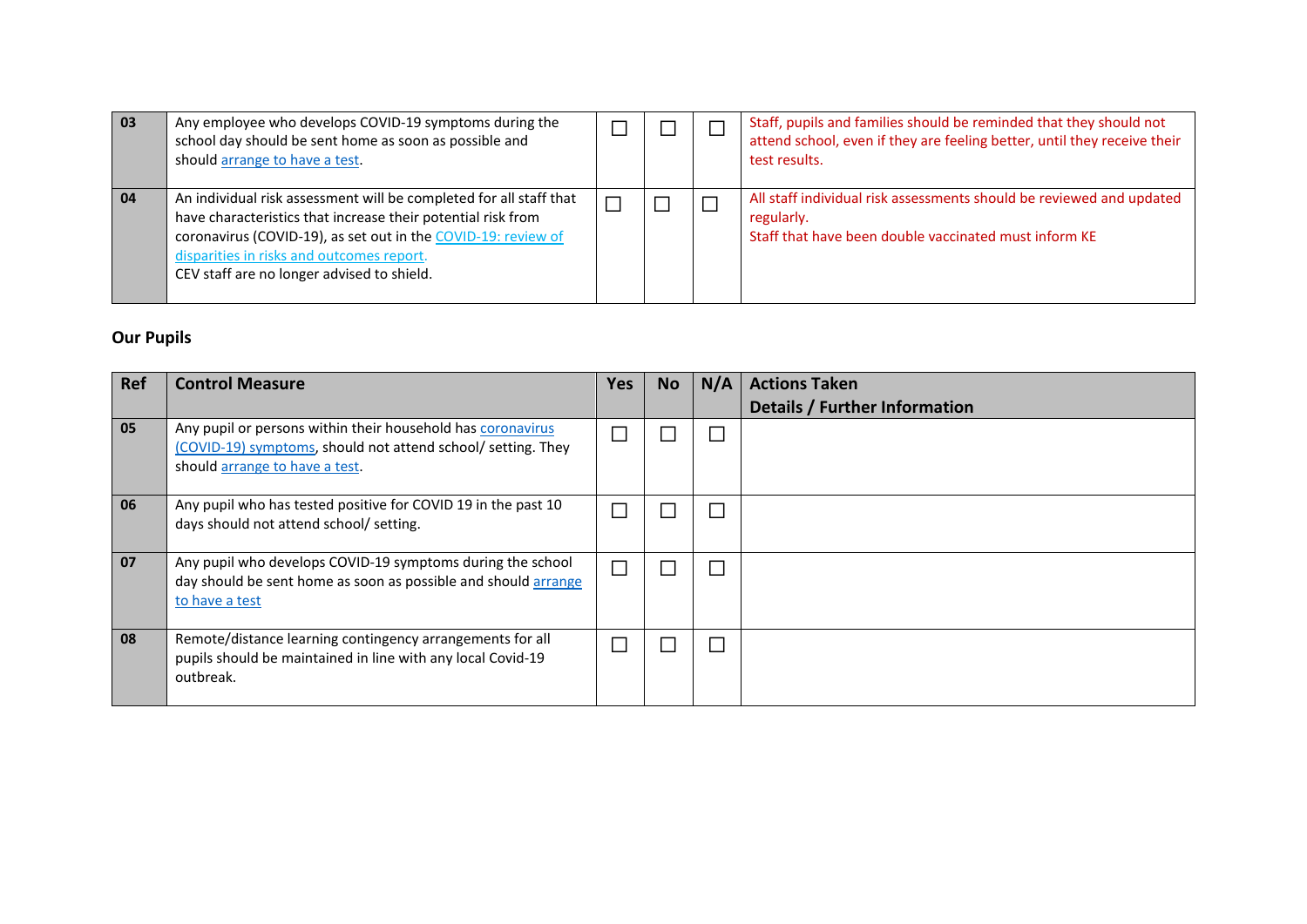# **Our School**

|            | <b>Asymptomatic Testing</b>                                                                                                                                                                                                                                                                                                                                                                         |  |           |                          |                                                                                                                                                                                                              |  |  |  |  |
|------------|-----------------------------------------------------------------------------------------------------------------------------------------------------------------------------------------------------------------------------------------------------------------------------------------------------------------------------------------------------------------------------------------------------|--|-----------|--------------------------|--------------------------------------------------------------------------------------------------------------------------------------------------------------------------------------------------------------|--|--|--|--|
| <b>Ref</b> | <b>Control Measure</b>                                                                                                                                                                                                                                                                                                                                                                              |  | <b>No</b> | N/A                      | <b>Actions Taken</b>                                                                                                                                                                                         |  |  |  |  |
| 09         | Rapid testing using Lateral Flow Devices (LFD)s will support the<br>return to education in September by helping to identify people who<br>are asymptomatic;<br>School staff should complete twice weekly tests at home.<br>Results should be emailed to the school office twice weekly<br>and reported to NHS England<br>Staff are encouraged to test, those choosing not to test<br>must inform KE |  |           | $\overline{\phantom{a}}$ | Lateral Flow Testing kits will be available for collection from KE. KE<br>will keep up to date records of results.<br>The need for regular asymptomatic testing will be reviewed at the<br>end of September. |  |  |  |  |

|     | <b>Physical / Social Distancing in the Building</b>                                                                                                                           |     |           |     |                                                                                                                                                                                                                                                                                                                                                                                                                                                                                                                                                                                |
|-----|-------------------------------------------------------------------------------------------------------------------------------------------------------------------------------|-----|-----------|-----|--------------------------------------------------------------------------------------------------------------------------------------------------------------------------------------------------------------------------------------------------------------------------------------------------------------------------------------------------------------------------------------------------------------------------------------------------------------------------------------------------------------------------------------------------------------------------------|
| Ref | <b>Control Measure</b>                                                                                                                                                        | Yes | <b>No</b> | N/A | <b>Actions Taken</b>                                                                                                                                                                                                                                                                                                                                                                                                                                                                                                                                                           |
|     |                                                                                                                                                                               |     |           |     | Details / Further Information                                                                                                                                                                                                                                                                                                                                                                                                                                                                                                                                                  |
| 10  | Although social distancing is no longer a legal requirement for staff<br>and pupils. Head Teachers still have a legal duty to ensure the<br>health and safety of their staff. |     |           | ٦   | Social distancing amongst staff will still be encouraged.<br>Stagger the use and limit the occupancy of staff room<br>and offices by employees and ensure staff maintain<br>social distancing.<br>Masks will be worn in communal areas<br>Ensure maximum occupancy of each room is calculated<br>$\bullet$<br>to ensure staff can maintain social distancing.<br>Car sharing should be avoided where possible<br>We will continue to stagger pick up and drop off to avoid<br>large gatherings at the start and end of the school day<br>A staggered lunch sitting will remain |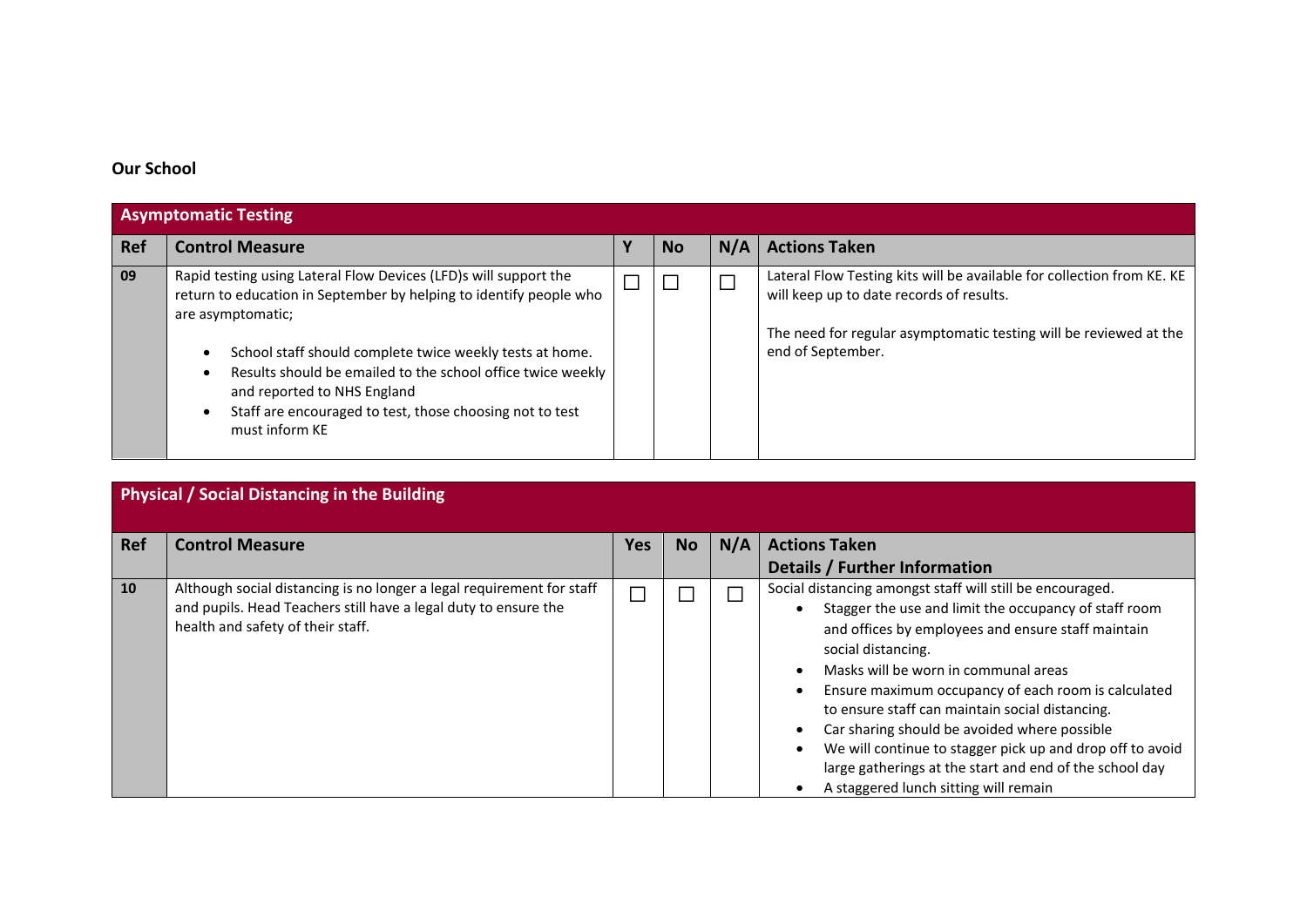|            | <b>Infection Control, Cleaning and Hygiene Arrangements</b>                                                                                                                                                                                                                                                                                                                                                                                                                                                                                                                                                        |                             |                             |                             |                                                       |
|------------|--------------------------------------------------------------------------------------------------------------------------------------------------------------------------------------------------------------------------------------------------------------------------------------------------------------------------------------------------------------------------------------------------------------------------------------------------------------------------------------------------------------------------------------------------------------------------------------------------------------------|-----------------------------|-----------------------------|-----------------------------|-------------------------------------------------------|
| <b>Ref</b> | <b>Control Measure</b>                                                                                                                                                                                                                                                                                                                                                                                                                                                                                                                                                                                             | <b>Yes</b>                  | <b>No</b>                   | N/A                         | <b>Actions Taken</b><br>Details / Further Information |
| 11         | Staff and/or pupils who are experiencing coronavirus (COVID-19)<br>symptoms, should not attend school/ setting. They<br>should arrange to have a test.                                                                                                                                                                                                                                                                                                                                                                                                                                                             | $\mathcal{L}_{\mathcal{A}}$ | $\Box$                      | $\Box$                      |                                                       |
| 12         | Staff who experience symptoms as above whilst at work should<br>go home as soon as possible and should arrange to have a test.                                                                                                                                                                                                                                                                                                                                                                                                                                                                                     | $\Box$                      | $\mathcal{L}_{\mathcal{A}}$ | $\Box$                      |                                                       |
| 13         | Pupils who experience COVID-19 symptoms should be collected<br>from school/ setting as soon as possible. They should be kept 2m<br>apart from all other pupils and staff whilst on site, where<br>possible. If pupil needs direct personal care until they can return<br>home, staff should wear gloves, an apron and a face mask. Eye<br>protection should also be worn if deemed risk from<br>coughing/spitting/vomiting.<br>Anyone who come into close contact with someone with COVID<br>symptoms must wash their hands. They do not need to isolate or<br>get a test unless they develop symptoms themselves. | ٦                           | $\Box$                      | $\mathcal{L}_{\mathcal{A}}$ |                                                       |
| 14         | Parents of pupils with COVID 19 symptoms should be instructed<br>to get their child tested. Schools will have a small number of<br>testing kits to be provided to parents where it is uncertain they<br>will get a test for their child or may struggle to get a test.                                                                                                                                                                                                                                                                                                                                             | $\Box$                      | $\Box$                      | $\Box$                      |                                                       |
| 15         | Staff/ pupils who test positive for COVID 19 should self-isolate<br>for 10 days. Close contacts should take a PCR test but do not<br>need to isolate; they can continue to attend the school setting<br>whilst they are waiting for their results (unless they develop<br>symptoms).                                                                                                                                                                                                                                                                                                                               | $\Box$                      | $\Box$                      | $\Box$                      |                                                       |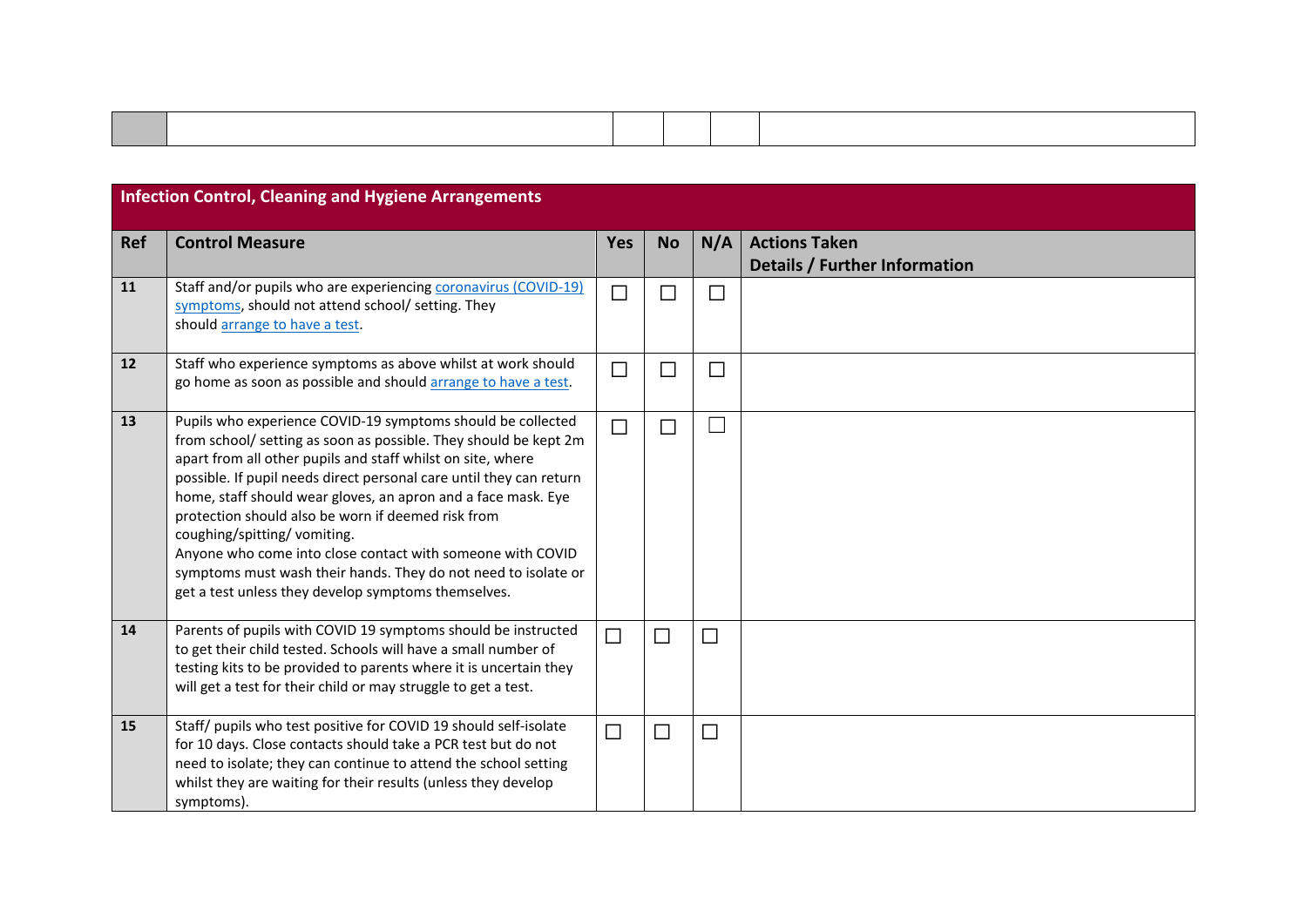| 16 | Provision of hand-washing / hand-hygiene facilities at entrances<br>and throughout school/setting. (Regularly monitored &<br>maintained).                                                                                                                                                                                                                          | $\Box$ | $\Box$ | $\Box$                      |                                                                                                                                                                                                                                                                                                                                                                                                                                                                                                                                                                                                                                        |
|----|--------------------------------------------------------------------------------------------------------------------------------------------------------------------------------------------------------------------------------------------------------------------------------------------------------------------------------------------------------------------|--------|--------|-----------------------------|----------------------------------------------------------------------------------------------------------------------------------------------------------------------------------------------------------------------------------------------------------------------------------------------------------------------------------------------------------------------------------------------------------------------------------------------------------------------------------------------------------------------------------------------------------------------------------------------------------------------------------------|
| 17 | All staff and pupils are encouraged to regularly wash their hands<br>with soap and water, especially upon arrival at school/setting,<br>prior to eating, following break/lunch time and any other time<br>deemed necessary (after coughs/sneezes).<br>Small children and children with complex needs should continue<br>to be helped to wash their hands properly. | $\Box$ | $\Box$ | $\Box$                      |                                                                                                                                                                                                                                                                                                                                                                                                                                                                                                                                                                                                                                        |
| 18 | Toilets and facilities will be cleaned regularly in line with the<br>school's enhanced cleaning regime.<br>Pupils will be encouraged to clean their hands thoroughly<br>throughout the day                                                                                                                                                                         | $\Box$ | $\Box$ | $\Box$                      |                                                                                                                                                                                                                                                                                                                                                                                                                                                                                                                                                                                                                                        |
| 19 | All staff and pupils are encouraged to cough / sneeze into tissues<br>and dispose of these in appropriate waste disposal bins. (Catch<br>it, Kill it, Bin it)                                                                                                                                                                                                      | $\Box$ | $\Box$ | $\Box$                      |                                                                                                                                                                                                                                                                                                                                                                                                                                                                                                                                                                                                                                        |
| 20 | Additional lidded bins and increased emptying / replacement are<br>provided / in-place.                                                                                                                                                                                                                                                                            | $\Box$ | $\Box$ | $\Box$                      |                                                                                                                                                                                                                                                                                                                                                                                                                                                                                                                                                                                                                                        |
| 21 | All working areas within the building should be well-ventilated<br>(Windows and Doors open) where safe and appropriate to do so.                                                                                                                                                                                                                                   | $\Box$ | $\Box$ | $\mathcal{L}_{\mathcal{A}}$ | Good ventilation can be achieved by a variety of measures including:<br>natural ventilation - opening windows (in cooler weather<br>windows should be opened just enough to provide constant<br>background ventilation and opened more fully during<br>breaks to purge the air in the space). Opening internal doors<br>can also assist with creating a throughput of air<br>natural ventilation - if necessary external opening doors<br>may also be used (as long as they are not fire doors and<br>where safe to do so).<br>To balance the need for increased ventilation while maintaining a<br>comfortable temperature, consider: |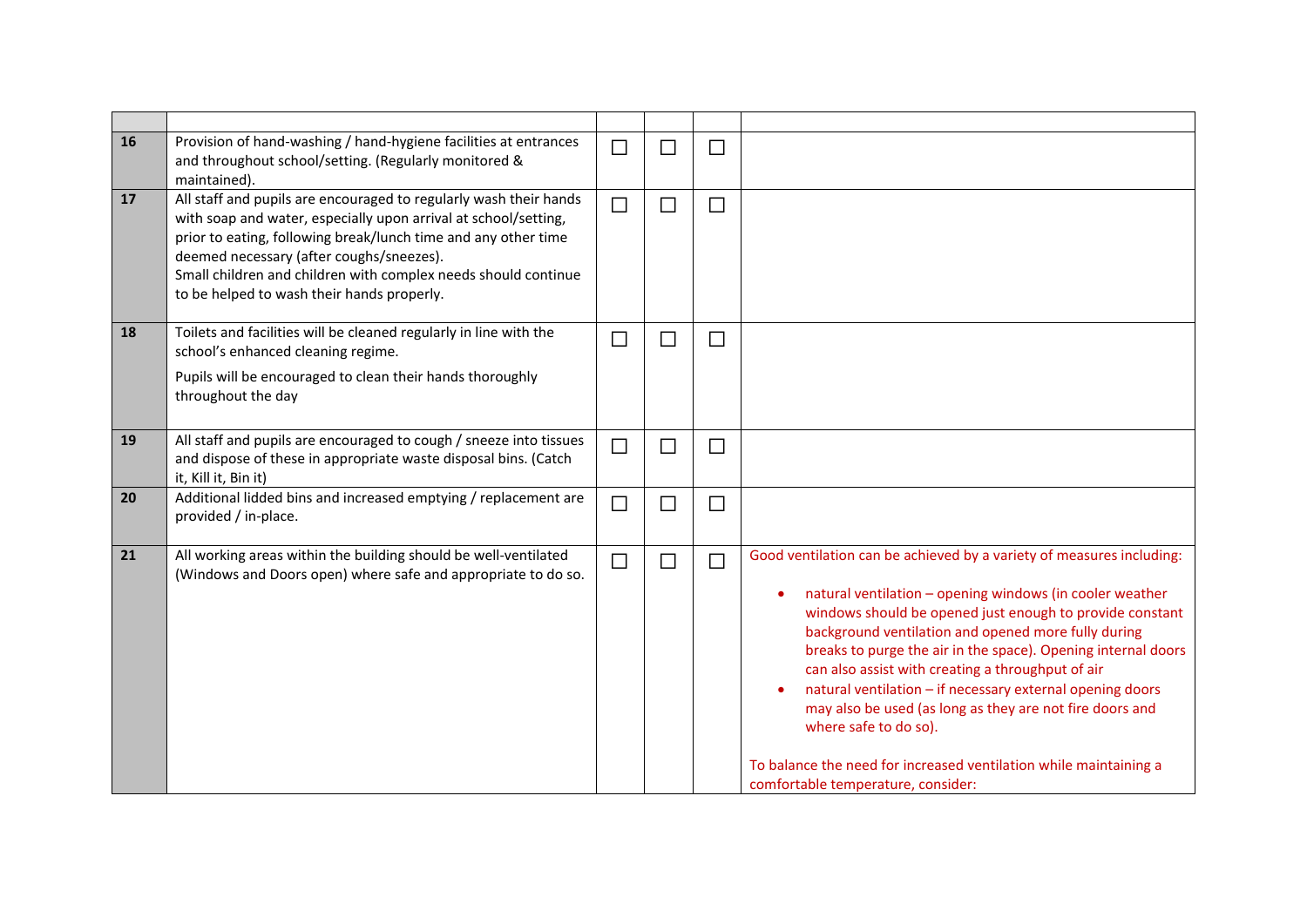|    |                                                                                                                                                                                                                                                                                                                                                                                                                                          |        |        |        | opening high level windows in colder weather in<br>$\bullet$<br>preference to low level to reduce draughts<br>increasing the ventilation while spaces are unoccupied (for<br>example, between classes, during break and lunch, when a<br>room is unused)<br>providing flexibility to allow additional, suitable indoor<br>clothing<br>Heating should be used as necessary to ensure comfort levels are<br>maintained particularly in occupied spaces. |
|----|------------------------------------------------------------------------------------------------------------------------------------------------------------------------------------------------------------------------------------------------------------------------------------------------------------------------------------------------------------------------------------------------------------------------------------------|--------|--------|--------|-------------------------------------------------------------------------------------------------------------------------------------------------------------------------------------------------------------------------------------------------------------------------------------------------------------------------------------------------------------------------------------------------------------------------------------------------------|
| 22 | A regular cleaning schedule should be maintained. This should<br>include cleaning (using detergent and hot water) of all areas and<br>equipment, with a particular focus on frequently touched<br>surfaces:<br><b>Toilets</b><br>$\bullet$<br>Door Handles/ Access Buttons<br>Kitchen areas and associated equipment<br>Water dispensers/ coolers<br>Printers/ Photocopiers<br><b>White Boards</b><br>Play Equipment<br>Shared resources |        |        |        |                                                                                                                                                                                                                                                                                                                                                                                                                                                       |
| 23 | Staff and pupils are provided with instructions on how to achieve<br>effective hand-washing; for example in the form of posters,<br>written guidance and videos clips etc.<br>Increased frequency of toilet inspections and checks to ensure<br>sufficient supplies of liquid soap are maintained.                                                                                                                                       | $\Box$ | $\Box$ | $\Box$ | <b>Hand-Washing Guidance</b><br><b>Hand-Washing Video</b>                                                                                                                                                                                                                                                                                                                                                                                             |
| 24 | Suppliers and Contractors advised if attending premises of<br>infection control arrangements, no-access areas and<br>expectations around personal hygiene.                                                                                                                                                                                                                                                                               | $\Box$ | $\Box$ | $\Box$ |                                                                                                                                                                                                                                                                                                                                                                                                                                                       |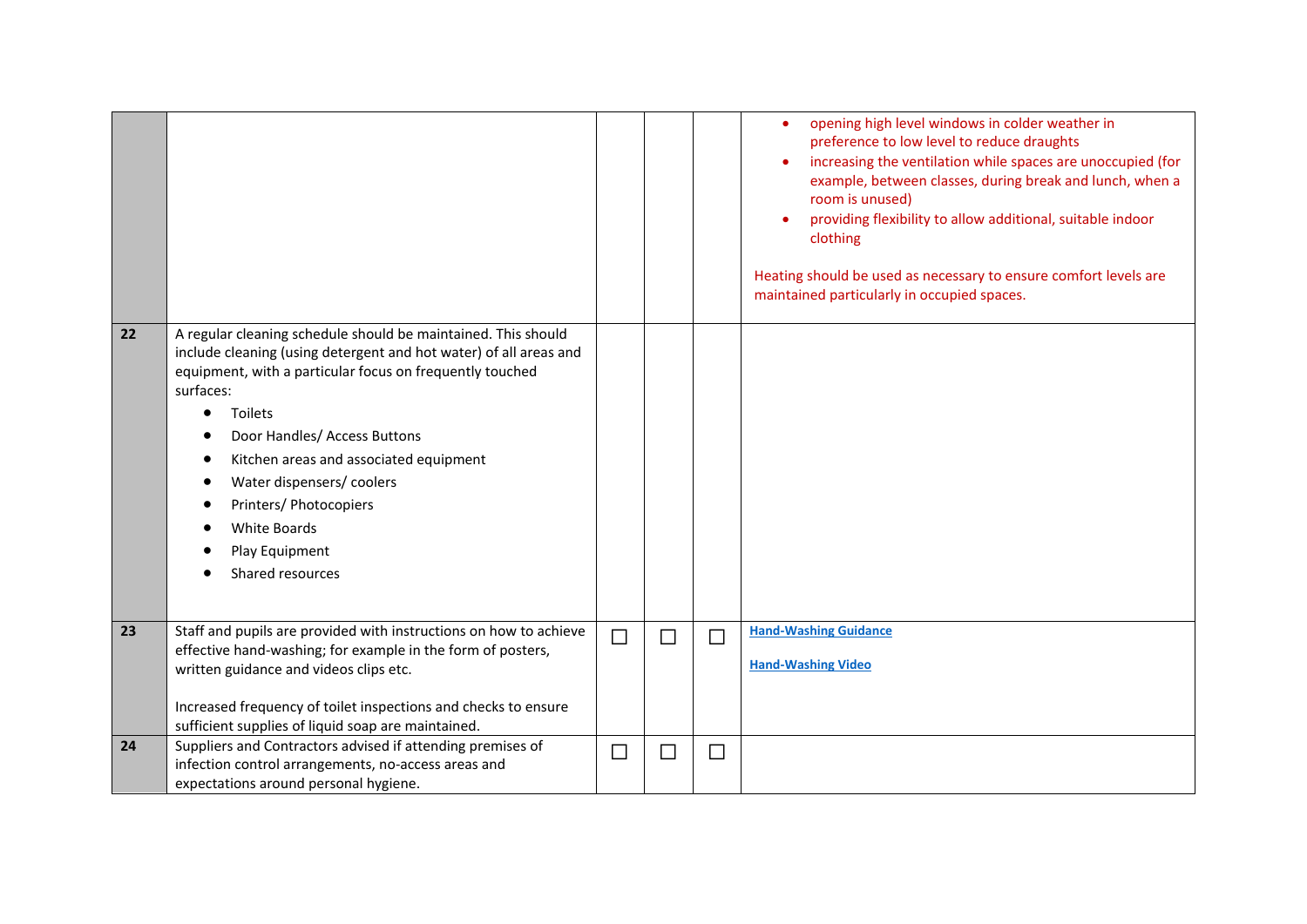|            | <b>Response to an Infection</b>                                                                                                                                                                                                                                                                                                                                                                                                                                                                                                                                                                                 |            |           |     |                                                       |
|------------|-----------------------------------------------------------------------------------------------------------------------------------------------------------------------------------------------------------------------------------------------------------------------------------------------------------------------------------------------------------------------------------------------------------------------------------------------------------------------------------------------------------------------------------------------------------------------------------------------------------------|------------|-----------|-----|-------------------------------------------------------|
| <b>Ref</b> | <b>Control Measure</b>                                                                                                                                                                                                                                                                                                                                                                                                                                                                                                                                                                                          | <b>Yes</b> | <b>No</b> | N/A | <b>Actions Taken</b><br>Details / Further Information |
| 25         | Sufficient understanding and processes are in place to respond<br>to a confirmed case of COVID 19 in school:<br>Those with symptoms book a test<br>Contact Public Health when become aware of a<br>confirmed case (Public Health will also contact schools<br>when they become aware of a confirmed case).<br>Public Health will then work with school to determine<br>$\overline{\phantom{a}}$<br>actions to be taken.<br>Outbreak management plan is implemented if<br>$\overline{\phantom{a}}$<br>requested in response to request from local Director of<br>Public Health, Test and Trace or Public Health. |            |           |     | See Outbreak Management Plan Below                    |
| 26         | If an outbreak, school's Covid-19 outbreak management plan is<br>implemented. Remote/distance learning contingency<br>arrangements for all pupils should be maintained in case of<br>school/ year group closure during any local COVID 19 outbreak.                                                                                                                                                                                                                                                                                                                                                             |            | $\sim$    |     | See Outbreak Management Plan Below                    |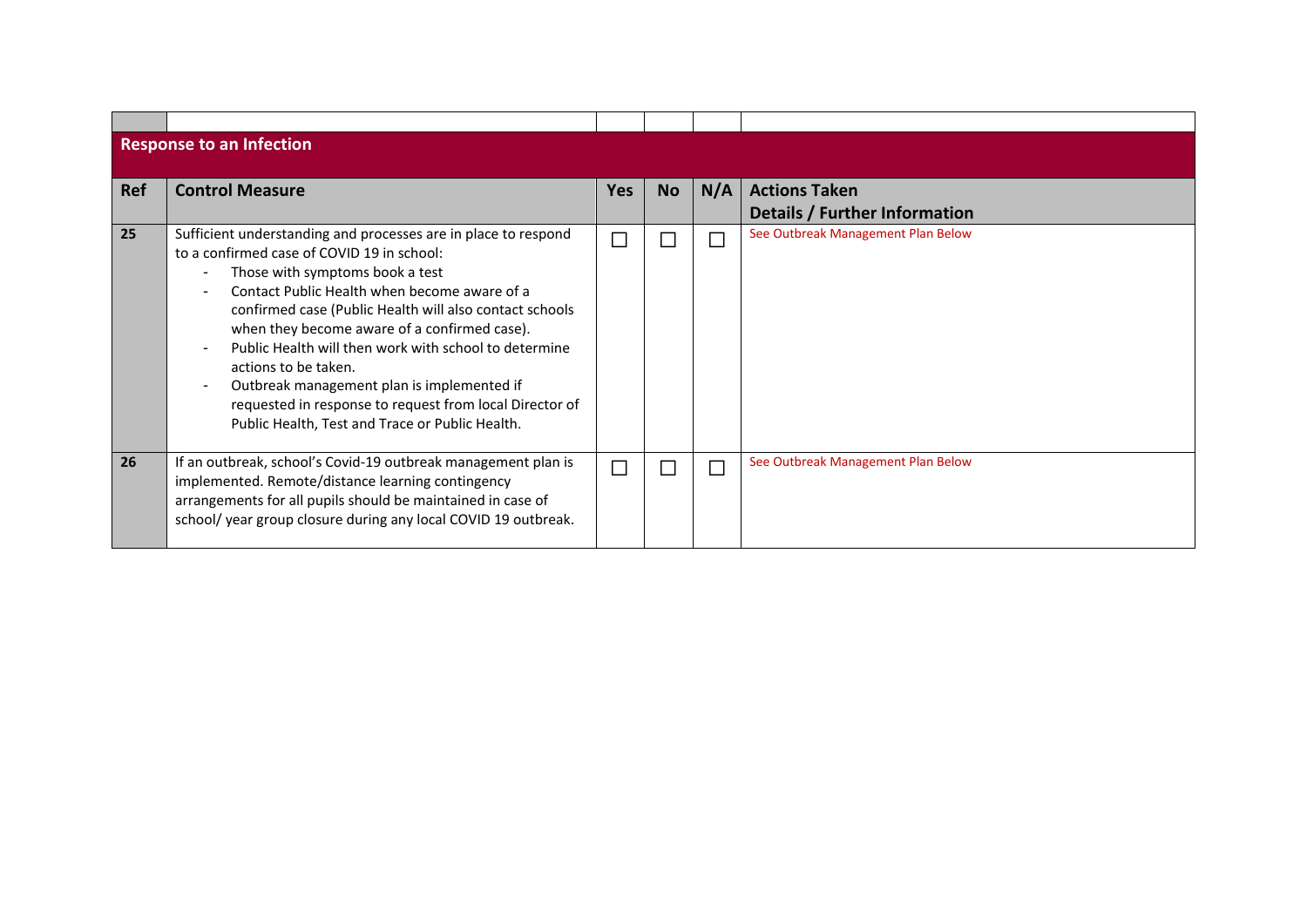### **Outbreak Management Plan**

Outbreak Management Plan (OMP) outlines how the school would operate if additional measures are recommended for your setting or the local area. The Director of Public Health, Public Health England Health Protection Teams or the Local Authority could recommend certain measures are re-introduced. This may happen to help manage outbreaks in schools, or if there is an "extremely high prevalence" of Covid-19 in the community and other measures have failed to reduce transmission, or as part of a package of measures "responding to a variant of concern".

#### N.B- THE FOLLWING CONTROL MEASURES DO NOT NEED TO BE PUT INTO PLACE UNLESS RECOMMENDED BY THE DIRECTOR OF PUBLIC HEALTH, PHE HEALTH PROTECTION TEAMS OR THE LOCAL AUTHORITY.

| Ref | <b>Control Measure</b>                                                                                                                                                                                                                                                                                                                                                                                                                                                                                                                                                   | <b>Yes</b> | <b>No</b> | N/A | <b>Actions Taken</b>                                                                                                                           |
|-----|--------------------------------------------------------------------------------------------------------------------------------------------------------------------------------------------------------------------------------------------------------------------------------------------------------------------------------------------------------------------------------------------------------------------------------------------------------------------------------------------------------------------------------------------------------------------------|------------|-----------|-----|------------------------------------------------------------------------------------------------------------------------------------------------|
|     |                                                                                                                                                                                                                                                                                                                                                                                                                                                                                                                                                                          |            |           |     | Details / Further Information                                                                                                                  |
| 01  | If there is significant concern that existing or recently introduced<br>measures in an area have failed to mitigate community<br>transmission, or that a more robust response is required to<br>contain the outbreak of a VoC it may be necessary to limit the<br>number of children and young people in education or childcare<br>settings through attendance restrictions.<br>ATTENDANCE RESTRICTIONS SHOULD ONLY BE CONSIDERED AS A<br>LAST RESORT FOLLOWING THE DFES 'CONTINGENCY<br>FRAMEWORK' AND, IN COLLABORATION WITH PUBLIC HEALTH<br>AND THE LOCAL AUTHORITY. |            |           |     | Ensure remote learning platform remains.<br>$\bullet$<br>Provision in place for key worker children attendance (as<br>per national lockdowns). |
| 02  | When a variant of COVID-19 is classed as a variant of concern<br>(VoC), DHSC will increase targeted testing in that area to help<br>suppress and control any possible new cases and better<br>understand the new variants.                                                                                                                                                                                                                                                                                                                                               |            |           |     | Increased use of home testing for staff.                                                                                                       |
| 03  | Temporary re-introduction of class bubbles, for a temporary<br>period to reduce mixing between groups.                                                                                                                                                                                                                                                                                                                                                                                                                                                                   |            |           |     | Year/ class group bubbles implemented<br>Staggered entrance/ exit times (if possible)<br>Use of different entrances (if possible)              |